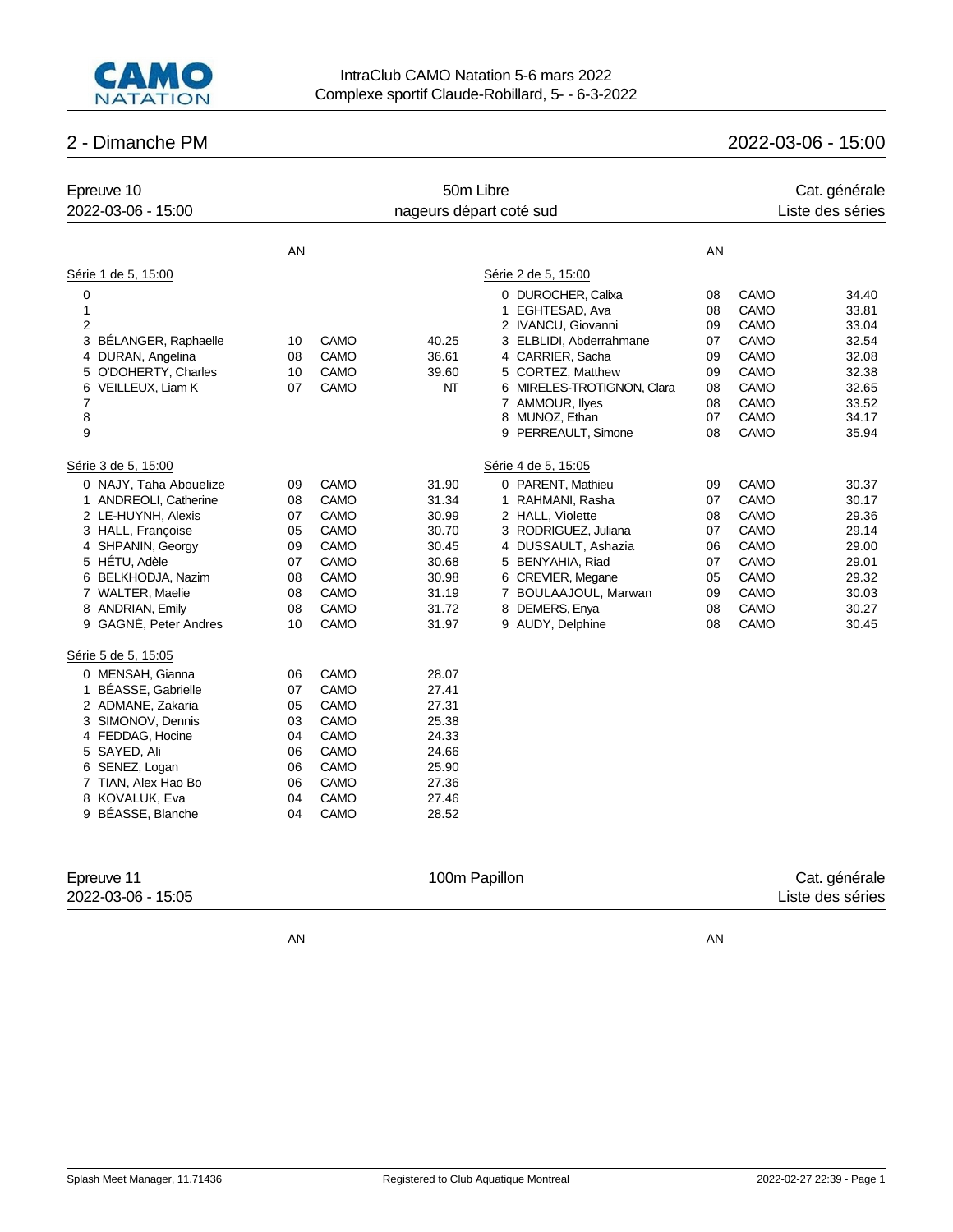

## Epreuve 11, 100m Papillon

| Série 1 de 4, 15:05<br>Série 2 de 4, 15:10                                         |      |         |
|------------------------------------------------------------------------------------|------|---------|
| 0 SALOMON, Victoria<br>0<br>08                                                     | CAMO | 1:31.93 |
| 1 IVANCU, Fabrizzio<br>08                                                          | CAMO | 1:26.15 |
| $\overline{2}$<br>2 DJELLOUT, Ramy Mhand<br>09                                     | CAMO | 1:24.42 |
| 3 ZEROUROU, Wassim<br>CAMO<br>1:45.31<br>3 LE-HUYNH, Vincent<br>05<br>09           | CAMO | 1:18.00 |
| 4 BOUTIN-GUÉNETTE, Madrid<br>CARRIER, Sacha<br>CAMO<br>1:34.55<br>09<br>06         | CAMO | 1:14.44 |
| 5 BOUSQUET-MAYRAND, Mathilde<br>5 ADMANE, Hiba<br>CAMO<br>1:36.24<br>09<br>07      | CAMO | 1:17.54 |
| CAMO<br>6 BELKHODJA, Nazim<br>MERAIHI, Sara-Laadra<br>1:46.19<br>10<br>08<br>6     | CAMO | 1:18.62 |
| 7 SOLFILS, Élizabeth<br>07                                                         | CAMO | 1:25.32 |
| 8<br>8 POULIN, Etienne<br>10                                                       | CAMO | 1:30.65 |
| 9<br>MAGHRAOUI, Rimess<br>10<br>9                                                  | CAMO | 1:33.02 |
| Série 3 de 4, 15:10<br>Série 4 de 4, 15:10                                         |      |         |
| CAMO<br>0 ZINOUBI, Mohamed Taha<br>1:12.74<br>0 HAMADA, Yamen<br>07<br>07          | CAMO | 1:07.69 |
| D'AMOUR, Louis-Thomas<br>RODRIGUEZ, Juliana<br>CAMO<br>1:10.35<br>07<br>06         | CAMO | 1:06.21 |
| 2 SAYED, Ali<br>2 VLAKOS, Emmanuel<br>CAMO<br>1:09.66<br>09<br>06                  | CAMO | 1:05.20 |
| 3 AVRAMENKO, Daniel<br><b>CAMO</b><br>1:09.18<br>3 VAILLANCOURT, Henri<br>07<br>08 | CAMO | 1:02.64 |
| CAMO<br>4 SAYED, Ahmed<br>4 COUSINEAU, Marie<br>1:07.75<br>04<br>04                | CAMO | 59.72   |
| CAMO<br>5 BOULAAJOUL, Malik<br>5 SENEZ, Logan<br>06<br>1:07.79<br>06               | CAMO | 1:02.09 |
| 6 DAGENAIS, Victor<br>6 FONSECA, Simon<br>CAMO<br>08<br>1:09.52<br>04              | CAMO | 1:03.76 |
| <b>CAMO</b><br>MARION, Dominic<br>DURAN, Christina<br>1:09.99<br>05<br>05          | CAMO | 1:05.44 |
| <b>CAMO</b><br>8 ALAOUI, Rayan<br>KHANAFER, Mohamad<br>1:11.86<br>06<br>08<br>8    | CAMO | 1:07.45 |
| 9 MANTHA, Emi<br>CAMO<br>MENSAH, Gianna<br>1:14.00<br>07<br>9<br>06                | CAMO | 1:07.72 |

| Epreuve 12<br>2022-03-06 - 15:15                                                                |                |                             | 200m Brasse                   |                                                                                                                                                                                                                         |                                                          |                                                                              | Cat. générale<br>Liste des séries                                                                          |
|-------------------------------------------------------------------------------------------------|----------------|-----------------------------|-------------------------------|-------------------------------------------------------------------------------------------------------------------------------------------------------------------------------------------------------------------------|----------------------------------------------------------|------------------------------------------------------------------------------|------------------------------------------------------------------------------------------------------------|
|                                                                                                 | AN             |                             |                               |                                                                                                                                                                                                                         | AN                                                       |                                                                              |                                                                                                            |
| Série 1 de 2, 15:15                                                                             |                |                             |                               | Série 2 de 2, 15:20                                                                                                                                                                                                     |                                                          |                                                                              |                                                                                                            |
| 0<br>$\overline{2}$<br>3 MUNOZ, Kyle<br>4 VEILLEUX, Liam K<br>AMMOUR, Ilyes<br>6<br>7<br>8<br>9 | 09<br>07<br>08 | <b>CAMO</b><br>CAMO<br>CAMO | 3:42.13<br>3:40.25<br>3:40.25 | 0 NAJY, Taha Abouelize<br>1 PARENT, Mathieu<br>2 SHPANIN, Georgy<br>3 LAPIERRE, Justine<br>4 DUFFY, Edouard<br>5 BARBEAU, Simonne<br>6 BÉASSE, Blanche<br>7 SERRES, Camille<br>8 HAMADA, Yamen<br>9 DOMINIQUE, Claudius | 09<br>09<br>09<br>07<br>05<br>04<br>04<br>08<br>07<br>10 | CAMO<br>CAMO<br>CAMO<br>CAMO<br>CAMO<br>CAMO<br>CAMO<br>CAMO<br>CAMO<br>CAMO | 3:25.64<br>3:18.41<br>3:02.45<br>2:45.25<br>2:37.08<br>2:42.91<br>2:59.48<br>3:06.62<br>3:22.41<br>3:33.06 |
| Epreuve 13<br>2022-03-06 - 15:25                                                                |                |                             | 200m Libre                    |                                                                                                                                                                                                                         |                                                          |                                                                              | Cat. générale<br>Liste des séries                                                                          |

AN AN ANGLES AN ANGLES AN ANGLES AN ANGLES AN ANGLES AN ANGLES AN ANGLES AN ANGLES AN ANGLES AN ANGLES AN ANGLES AN ANGLES AN ANGLES AN ANGLES AN ANGLES AN ANGLES AN ANGLES AN ANGLES AN ANGLES AN ANGLES AN ANGLES AN ANGLES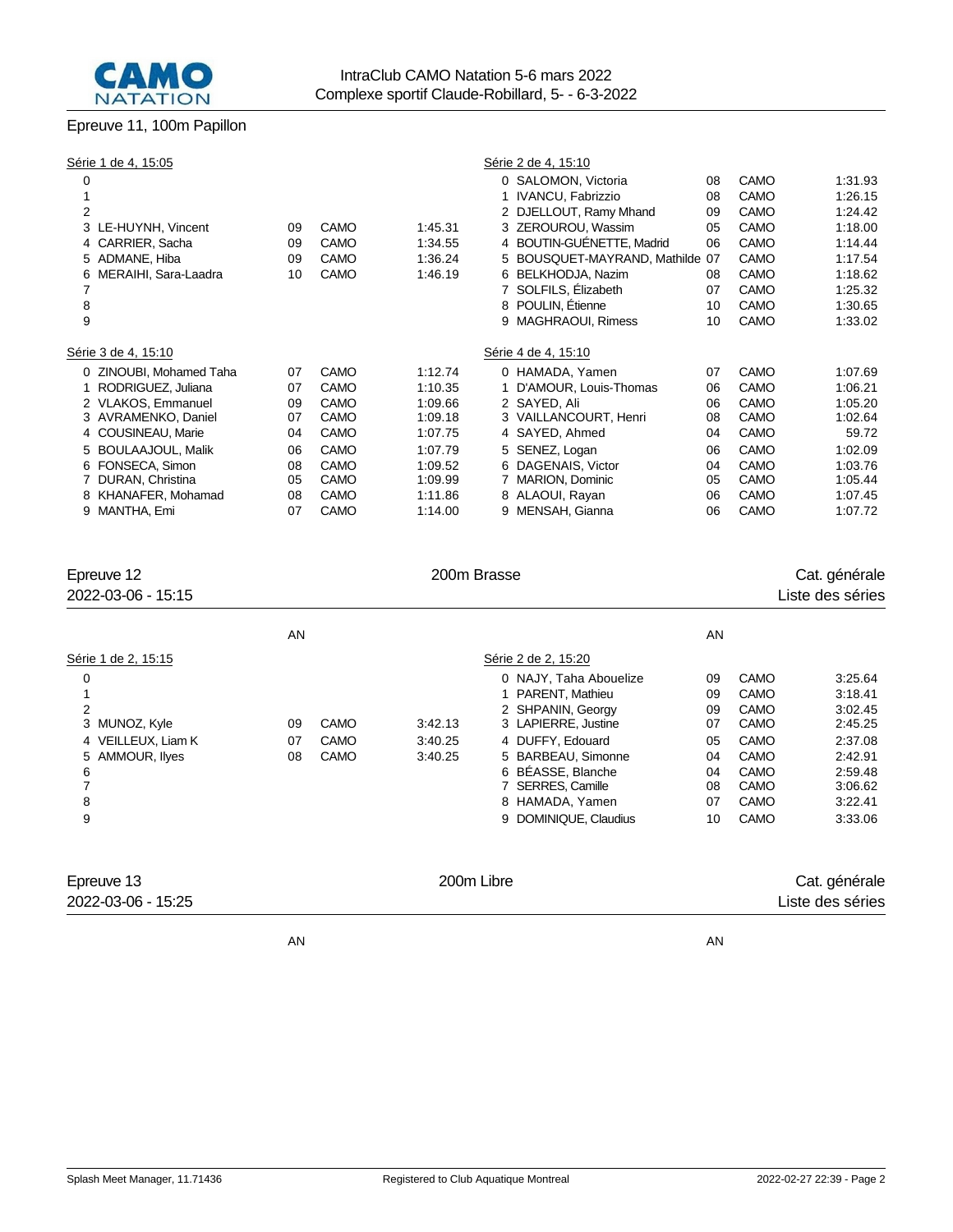

#### Epreuve 13, 200m Libre

| Série 1 de 4, 15:25        |    |             |         | Série 2 de 4, 15:25             |    |      |         |
|----------------------------|----|-------------|---------|---------------------------------|----|------|---------|
| 0 LEBLOND, Daphnée         | 09 | CAMO        | 3:06.81 | 0 WALTER, Maelie                | 08 | CAMO | 2:31.76 |
| SALOMON, Victoria          | 08 | CAMO        | 2:52.51 | 1 BOUSQUET-MAYRAND, Mathilde 07 |    | CAMO | 2:30.10 |
| 2 BOULAAJOUL, Marwan       | 09 | CAMO        | 2:51.22 | 2 LE-HUYNH, Alexis              | 07 | CAMO | 2:28.12 |
| 3 MAGHRAOUI, Rimess        | 10 | CAMO        | 2:37.84 | 3 DEMERS, Enya                  | 08 | CAMO | 2:24.88 |
| 4 GAGNÉ, Peter Andres      | 10 | CAMO        | 2:36.31 | 4 TIAN, Alex Hao Bo             | 06 | CAMO | 2:23.81 |
| 5 SOLFILS, Elizabeth       | 07 | CAMO        | 2:37.49 | 5 NOUR, Nada                    | 07 | CAMO | 2:24.69 |
| 6 DUROCHER, Calixa         | 08 | CAMO        | 2:45.05 | 6 RAHMANI, Rasha                | 07 | CAMO | 2:27.23 |
| MIRELES-TROTIGNON, Clara   | 08 | CAMO        | 2:51.35 | 7 ZEROUROU, Wassim              | 05 | CAMO | 2:29.22 |
| 8 POULIN, Étienne          | 10 | CAMO        | 2:58.48 | 8 BENYAHIA, Riad                | 07 | CAMO | 2:30.32 |
| ELBLIDI, Abderrahmane<br>9 | 07 | CAMO        | 3:25.21 | 9 LE-HUYNH, Vincent             | 09 | CAMO | 2:35.33 |
| Série 3 de 4, 15:30        |    |             |         | Série 4 de 4, 15:35             |    |      |         |
| 0 SAMHAT, Sulayman         | 07 | CAMO        | 2:21.80 | 0 KOVALUK, Alexia               | 05 | CAMO | 2:09.22 |
| ZINOUBI, Mohamed Taha      | 07 | CAMO        | 2:17.36 | 1 PILON. Victor                 | 05 | CAMO | 2:05.93 |
| 2 BOULAAJOUL, Malik        | 06 | CAMO        | 2:17.22 | 2 SIMONOV, Dennis               | 03 | CAMO | 1:59.50 |
| 3 ALAOUI, Rayan            | 06 | CAMO        | 2:15.62 | 3 PELLETIER, Jean-Félix         | 04 | CAMO | 1:58.74 |
| 4 SIAH, Kenza              | 06 | CAMO        | 2:14.97 | 4 FEDDAG, Hocine                | 04 | CAMO | 1:54.00 |
| 5 D'AMOUR, Louis-Thomas    | 06 | CAMO        | 2:15.14 | 5 DAGENAIS, Victor              | 04 | CAMO | 1:57.11 |
| 6 DURAN, Christina         | 05 | CAMO        | 2:15.69 | 6 GONZALEZ BARBOZA, Sebastiar05 |    | CAMO | 1:58.88 |
| 7 CRUZ ZUNIGA, Ian         | 06 | <b>CAMO</b> | 2:17.30 | 7 SAYED, Ahmed                  | 04 | CAMO | 2:05.50 |
| 8 AVRAMENKO, Daniel        | 07 | CAMO        | 2:21.20 | 8 FONSECA, Simon                | 08 | CAMO | 2:07.93 |
| 9 HALL, Violette           | 08 | CAMO        | 2:23.15 | 9 PHAM-SPICKLER, Alexia         | 03 | CAMO | 2:10.57 |
|                            |    |             |         |                                 |    |      |         |

| Epreuve 14<br>2022-03-06 - 15:35 | 100m Dos |             |         |                             |    | Cat. générale<br>Liste des séries |         |  |  |
|----------------------------------|----------|-------------|---------|-----------------------------|----|-----------------------------------|---------|--|--|
|                                  | AN       |             |         |                             | AN |                                   |         |  |  |
| Série 1 de 4, 15:35              |          |             |         | Série 2 de 4, 15:40         |    |                                   |         |  |  |
| 0                                |          |             |         | 0 BÉLANGER, Raphaelle       | 10 | CAMO                              | 1:38.34 |  |  |
| 1                                |          |             |         | CORTEZ, Matthew<br>1        | 09 | CAMO                              | 1:33.43 |  |  |
| MERAIHI, Sara-Laadra             | 10       | CAMO        | 1:45.74 | 2 VLAKOS, Emmanuel          | 09 | CAMO                              | 1:26.84 |  |  |
| MUNOZ, Ethan<br>3                | 07       | CAMO        | 1:41.92 | 3 ADMANE, Hiba              | 09 | <b>CAMO</b>                       | 1:24.91 |  |  |
| BOULAAJOUL, Marwan<br>4          | 09       | CAMO        | 1:40.35 | DEMERS, Enya<br>4           | 08 | CAMO                              | 1:21.13 |  |  |
| KHANAFER, Mohamad<br>5           | 08       | CAMO        | 1:41.26 | PARENT. Mathieu<br>5        | 09 | CAMO                              | 1:22.34 |  |  |
| DOMINIQUE, Claudius              | 10       | CAMO        | 1:42.56 | <b>SERRES, Camille</b><br>6 | 08 | CAMO                              | 1:26.64 |  |  |
| MUNOZ, Kyle<br>7                 | 09       | <b>CAMO</b> | 1:45.99 | DJELLOUT, Ramy Mhand        | 09 | <b>CAMO</b>                       | 1:29.45 |  |  |
| 8                                |          |             |         | 8 NAJY, Taha Abouelize      | 09 | CAMO                              | 1:37.37 |  |  |
| 9                                |          |             |         | 9 GAGNÉ, Peter Andres       | 10 | CAMO                              | 1:40.23 |  |  |
| Série 3 de 4, 15:40              |          |             |         | Série 4 de 4, 15:40         |    |                                   |         |  |  |
| 0 SAMHAT, Sulayman               | 07       | CAMO        | 1:20.34 | 0 MARION, Dominic           | 05 | CAMO                              | 1:12.12 |  |  |
| ZINOUBI, Mohamed Taha            | 07       | CAMO        | 1:16.68 | DUFFY, Edouard<br>1         | 05 | CAMO                              | 1:11.72 |  |  |
| 2 HÉTU, Adèle                    | 07       | CAMO        | 1:15.94 | 2 BÉASSE, Gabrielle         | 07 | CAMO                              | 1:10.13 |  |  |
| 3 HALL, Françoise                | 05       | CAMO        | 1:15.41 | PILON, Victor<br>3          | 05 | CAMO                              | 1:08.59 |  |  |
| CREVIER, Megane<br>4             | 05       | <b>CAMO</b> | 1:12.48 | 4 SAYED, Ahmed              | 04 | CAMO                              | 1:05.66 |  |  |
| <b>BOULAAJOUL, Malik</b>         | 06       | CAMO        | 1:14.23 | SENEZ, Logan<br>5           | 06 | CAMO                              | 1:07.21 |  |  |
| BELKHODJA, Nazim<br>6            | 08       | CAMO        | 1:15.50 | PHAM-SPICKLER, Alexia<br>6  | 03 | CAMO                              | 1:09.50 |  |  |
| RODRIGUEZ, Juliana               | 07       | CAMO        | 1:16.11 | <b>BROUSSEAU, Charlotte</b> | 07 | CAMO                              | 1:11.02 |  |  |
| 8 IVANCU, Fabrizzio              | 08       | CAMO        | 1:18.16 | 8 GONZALEZ, Daniella        | 09 | CAMO                              | 1:12.00 |  |  |
| <b>ANDRIAN, Emily</b><br>9       | 08       | CAMO        | 1:21.00 | ADMANE, Zakaria<br>9        | 05 | CAMO                              | 1:12.44 |  |  |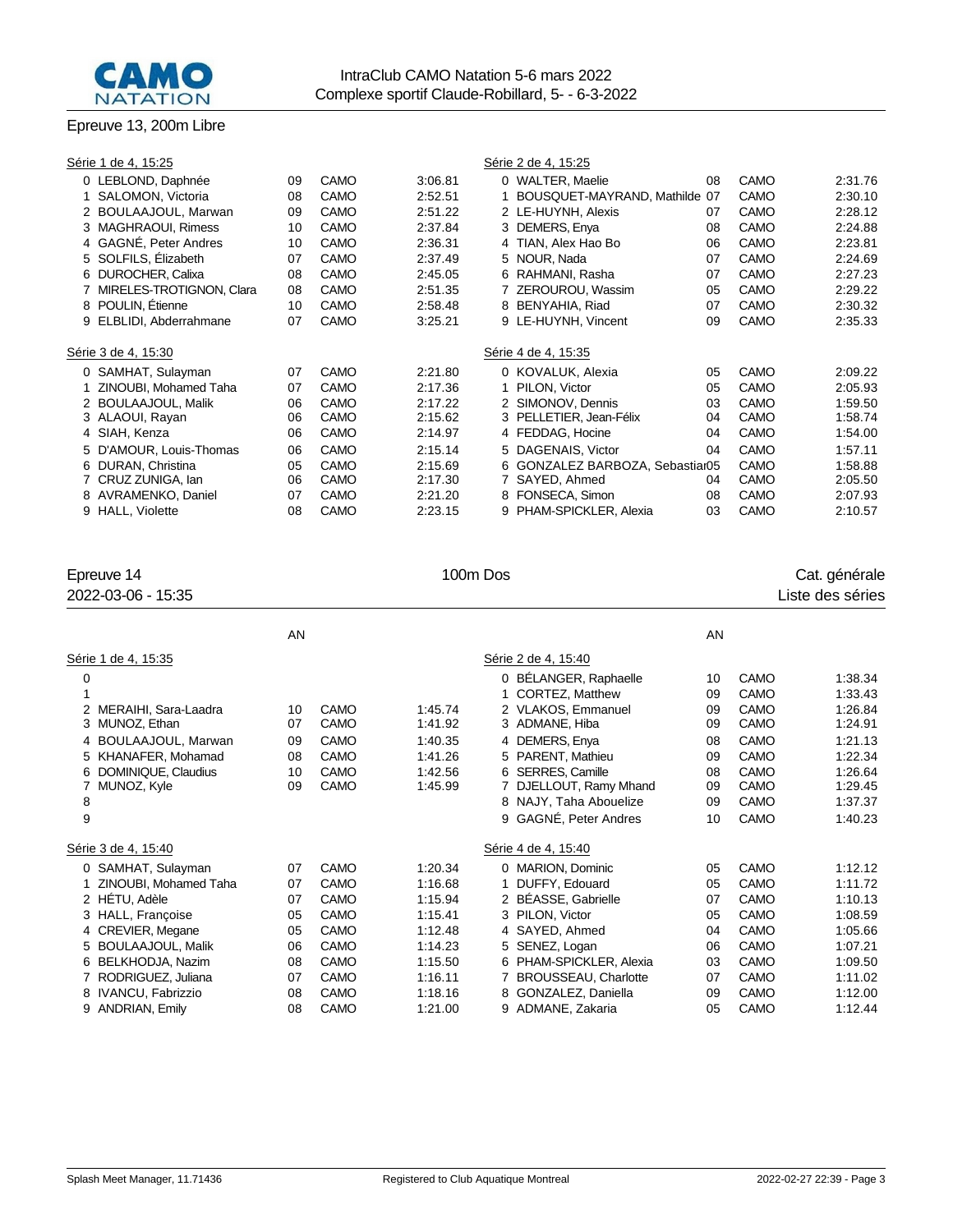

AVRAMENKO, Daniel 07 CAMO 2:45.18

## IntraClub CAMO Natation 5-6 mars 2022 Complexe sportif Claude-Robillard, 5- - 6-3-2022

| Epreuve 15<br>2022-03-06 - 15:45                                                                                                                                                              |                                  | 200m 4 nages                                                              |                                                                           |                                                                                                                                                                                                                     |                                                          |                                                                                                                 | Cat. générale<br>Liste des séries                                                                          |  |
|-----------------------------------------------------------------------------------------------------------------------------------------------------------------------------------------------|----------------------------------|---------------------------------------------------------------------------|---------------------------------------------------------------------------|---------------------------------------------------------------------------------------------------------------------------------------------------------------------------------------------------------------------|----------------------------------------------------------|-----------------------------------------------------------------------------------------------------------------|------------------------------------------------------------------------------------------------------------|--|
|                                                                                                                                                                                               | AN                               |                                                                           |                                                                           |                                                                                                                                                                                                                     | AN                                                       |                                                                                                                 |                                                                                                            |  |
| Série 1 de 3, 15:45                                                                                                                                                                           |                                  |                                                                           |                                                                           | Série 2 de 3, 15:50                                                                                                                                                                                                 |                                                          |                                                                                                                 |                                                                                                            |  |
| 0<br>1<br><b>BELANGER, Raphaelle</b><br>2<br>DOMINIQUE, Claudius<br>MIRELES-TROTIGNON, Clara<br>4<br>LEBLOND, Daphnée<br>5<br>O'DOHERTY, Charles<br>6<br>7<br>8<br>9                          | 10<br>10<br>08<br>09<br>10       | <b>CAMO</b><br>CAMO<br><b>CAMO</b><br><b>CAMO</b><br>CAMO                 | 3:42.35<br>3:28.03<br>3:22.76<br>3:23.09<br>3:30.25                       | 0 EGHTESAD, Ava<br><b>MAGHRAOUI, Rimess</b><br>2 AUDY, Delphine<br>3 DURAN, Angelina<br>4 SHPANIN, Georgy<br>5 LE-HUYNH, Alexis<br>6 IVANCU, Giovanni<br>7 AMMOUR, liyes<br>8 VEILLEUX, Liam K<br>9 POULIN, Etienne | 08<br>10<br>08<br>08<br>09<br>07<br>09<br>08<br>07<br>10 | CAMO<br>CAMO<br><b>CAMO</b><br>CAMO<br><b>CAMO</b><br><b>CAMO</b><br>CAMO<br><b>CAMO</b><br><b>CAMO</b><br>CAMO | 3:10.52<br>3:01.75<br>3:00.00<br>2:54.84<br>2:45.29<br>2:52.48<br>2:58.87<br>3:01.12<br>3:10.30<br>3:19.92 |  |
| Série 3 de 3, 15:50<br>MANTHA, Emi<br>0<br>DUSSAULT, Ashazia<br>2 D'AMOUR, Louis-Thomas<br>3 VAILLANCOURT, Henri<br>4 GONZALEZ BARBOZA, Sebastiar05<br>SAYED, Ali<br>5<br>MENSAH, Gianna<br>6 | 07<br>06<br>06<br>08<br>06<br>06 | <b>CAMO</b><br>CAMO<br>CAMO<br><b>CAMO</b><br>CAMO<br>CAMO<br><b>CAMO</b> | 2:45.00<br>2:35.26<br>2:27.39<br>2:22.56<br>2:12.00<br>2:22.36<br>2:27.30 |                                                                                                                                                                                                                     |                                                          |                                                                                                                 |                                                                                                            |  |
| LAPIERRE, Justine<br>CRUZ ZUNIGA, Ian<br>8                                                                                                                                                    | 07<br>06                         | CAMO<br>CAMO                                                              | 2:33.24<br>2:38.39                                                        |                                                                                                                                                                                                                     |                                                          |                                                                                                                 |                                                                                                            |  |

| Epreuve 16                                                                                                                                                                                                                        |                                                          |                                                                                                   | 50m Brasse                                                                             |                                                                                                                                                                                                                |                                                          | Cat. générale                                                                |                                                                                        |  |  |
|-----------------------------------------------------------------------------------------------------------------------------------------------------------------------------------------------------------------------------------|----------------------------------------------------------|---------------------------------------------------------------------------------------------------|----------------------------------------------------------------------------------------|----------------------------------------------------------------------------------------------------------------------------------------------------------------------------------------------------------------|----------------------------------------------------------|------------------------------------------------------------------------------|----------------------------------------------------------------------------------------|--|--|
| 2022-03-06 - 16:00                                                                                                                                                                                                                |                                                          | nageurs départ coté sud                                                                           |                                                                                        |                                                                                                                                                                                                                |                                                          |                                                                              | Liste des séries                                                                       |  |  |
|                                                                                                                                                                                                                                   | AN                                                       |                                                                                                   |                                                                                        |                                                                                                                                                                                                                | AN                                                       |                                                                              |                                                                                        |  |  |
| Série 1 de 3, 15:55                                                                                                                                                                                                               |                                                          |                                                                                                   |                                                                                        | Série 2 de 3, 15:55                                                                                                                                                                                            |                                                          |                                                                              |                                                                                        |  |  |
| 0 ELBLIDI, Abderrahmane<br>1 MERAIHI, Sara-Laadra<br>2 EGHTESAD, Ava<br>3 LE-HUYNH, Vincent<br>4 IVANCU, Fabrizzio<br>5 O'DOHERTY, Charles<br>6 CORTEZ, Matthew<br>7 CARRIER, Sacha<br>8 LEBLOND, Daphnée<br>9 SOLFILS, Elizabeth | 07<br>10<br>08<br>09<br>08<br>10<br>09<br>09<br>09<br>07 | CAMO<br><b>CAMO</b><br>CAMO<br><b>CAMO</b><br>CAMO<br>CAMO<br>CAMO<br>CAMO<br><b>CAMO</b><br>CAMO | 50.32<br>49.88<br>47.53<br>47.28<br>47.18<br>47.19<br>47.50<br>47.88<br>49.99<br>54.35 | 0 MUNOZ, Kyle<br>1 IVANCU, Giovanni<br>2 SALOMON, Victoria<br>3 DURAN, Angelina<br>4 BOUTIN-GUENETTE, Madrid<br>5 ANDRIAN, Emily<br>6 RAHMANI, Rasha<br>7 ADMANE, Hiba<br>8 DUROCHER, Calixa<br>9 MUNOZ, Ethan | 09<br>09<br>08<br>08<br>06<br>08<br>07<br>09<br>08<br>07 | CAMO<br>CAMO<br>CAMO<br>CAMO<br>CAMO<br>CAMO<br>CAMO<br>CAMO<br>CAMO<br>CAMO | 45.86<br>44.56<br>43.81<br>42.45<br>41.92<br>42.00<br>43.00<br>44.50<br>45.65<br>46.55 |  |  |
| Série 3 de 3, 16:00                                                                                                                                                                                                               |                                                          |                                                                                                   |                                                                                        |                                                                                                                                                                                                                |                                                          |                                                                              |                                                                                        |  |  |
| 0 KHANAFER, Mohamad<br>1 HALL, Violette<br>2 VLAKOS, Emmanuel<br>3 KOVALUK, Alexia<br>4 FEDDAG, Hocine<br>SENEZ, Logan<br>SERRES, Camille<br>6<br>BÉASSE, Blanche<br>8 DJELLOUT, Ramy Mhand<br>BENYAHIA, Riad<br>9                | 08<br>08<br>09<br>05<br>04<br>06<br>08<br>04<br>09<br>07 | CAMO<br>CAMO<br>CAMO<br>CAMO<br>CAMO<br>CAMO<br>CAMO<br>CAMO<br>CAMO<br>CAMO                      | 39.69<br>38.93<br>38.71<br>34.65<br>33.98<br>34.25<br>36.94<br>38.89<br>39.10<br>41.59 |                                                                                                                                                                                                                |                                                          |                                                                              |                                                                                        |  |  |